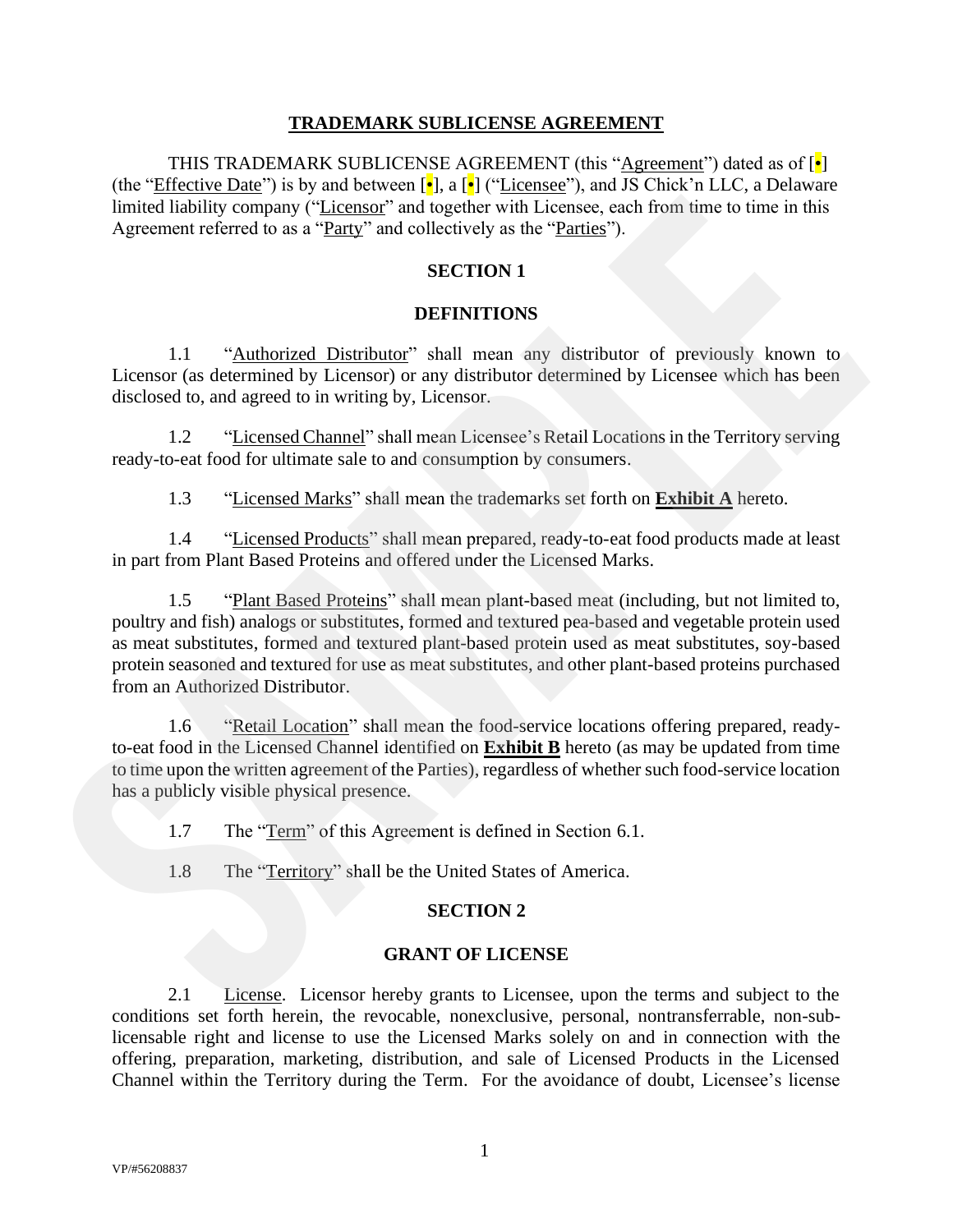under the Licensed Marks to prepare Licensed Products does not permit the manufacture of Plant Based Proteins.

2.2 Use of Licensed Marks. Licensee agrees that all Licensed Products shall not at any time be "misbranded" or "adulterated" within the meaning of Food Safety Laws, or otherwise unlawfully used by Licensee, and Licensee shall use the Licensed Marks in accordance with sound trademark and trade name usage principles and shall not use the Licensed Marks in a manner which would tarnish, dilute, disparage, or reflect adversely on Licensor, the Licensed Marks, or the goodwill associated therewith.

2.3 Packaging. The design of all Product packaging bearing any of the Licensed Marks shall be subject to Licensor's prior written approval, including, but not limited to, with respect to the style, appearance, and manner of use of the Licensed Marks. Licensee shall not need Licensor's approval in the event that Licensee makes immaterial modifications to packaging for Licensed Products that have already been approved by Licensor.

2.4 Maintenance of Goodwill. Licensee shall not take any action or do anything to disparage the Licensed Marks or any Licensed Products either directly or through any affiliates, agents, servants, officers, directors, or employees. As between the Parties, Licensee's use of the Licensed Marks and any goodwill generated from the use of the Licensed Marks by Licensee shall inure to the benefit of Licensor. Apart from this Agreement, Licensee shall hereafter neither acquire nor claim any right, title, or interest of any kind or nature whatsoever in or to the Licensed Marks or the goodwill associated therewith.

2.5 Licensor's Exercise of Approval Rights; Intellectual Property Rights. Licensee may advertise the Licensed Products using the Licensed Marks; provided, however, in the event that Licensor objects to any such advertising on the basis that it is in any way objectionable to Licensor in Licensor's reasonable discretion, then Licensee shall immediately discontinue any such advertisements and, for a period of three (3) months thereafter, all additional advertising by Licensee shall require Licensor's prior approval.

## **SECTION 3**

## **QUALITY CONTROL**

3.1 Quality Standards. Licensee shall use commercially reasonable efforts to ensure that the Licensed Products prepared, distributed, and sold by Licensee under the Licensed Marks will be of high quality. Licensee shall apply quality and quality assurance standards to the preparation, distribution, and sale of the Licensed Products that are substantially consistent with those standards that Licensee applies to its or its affiliates' own ready-to-eat food products. To ensure that the Licensed Products offered under the Licensed Marks are consistent with the requirements of this Agreement, Licensee will: time Sc<sup>-</sup>males match" or "additentar" within the meaning of Totol Stafet Laws, or ordervise unlawfully used by License, and Licenses shall use the Licensed Marks in accordance with sound trackenat and trackenat and the co

> (a) only prepare, distribute, and sell Licensed Products using Plant Based Proteins purchased from an Authorized Distributor under the Licensed Marks, using commercially reasonable efforts to ensure such Meat Substitute has not passed its "use by" or "sell by" date at the time of delivery to the end-consumer;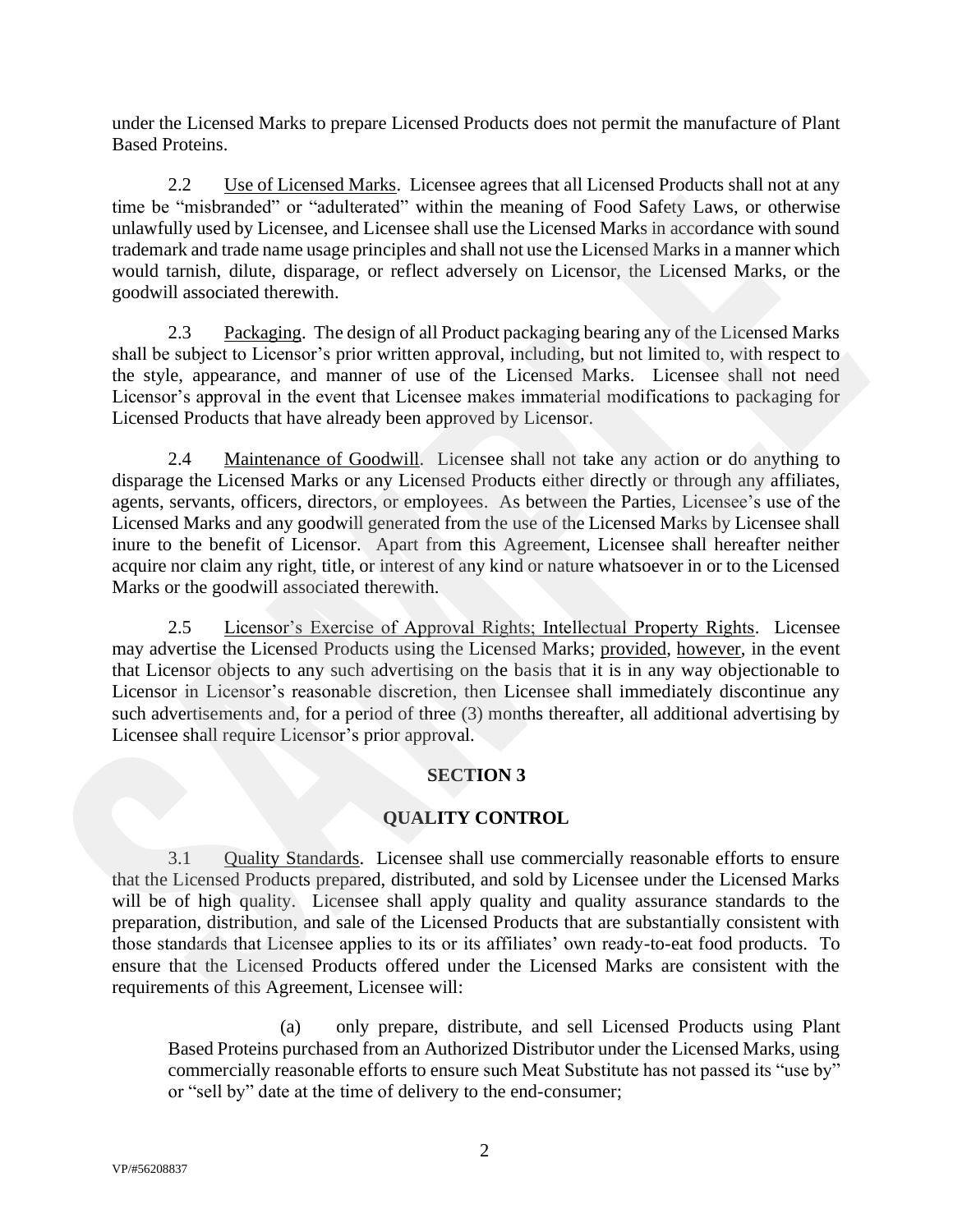(b) permit Licensor or its representatives, upon reasonable notice and no more than two (2) times per calendar year, to visit any Retail Location controlled by or operated on behalf of Licensee where the Licensed Products are being prepared, packaged, stored, or distributed, during regular business hours, for the purpose of inspecting food preparation and distribution practices and of determining Licensee's (or any of its agent's) maintenance of sanitary and healthful conditions and standards of quality in connection with the storage, preparation, and sale of the Licensed Products. During such inspections, Licensor shall have the right to collect reasonable quantities of samples for purposes of inspection or analysis which Licensor may deem appropriate subject to reimbursing Licensee (or Licensee's agents, as applicable) for the costs of such samples;

(c) take commercially reasonable steps consistent with its existing policies to ensure that all Licensed Products sold to the end consumer remain fresh and wholesome and, to achieve this end, use commercially reasonable efforts consistent with its existing policies to refrain from selling and from permitting to remain available for sale, damaged, spoiled, stale, past "sell-by" or "use by" dates, or otherwise inferior Licensed Products;

(d) ensure that all Licensed Products sold to the end-consumer are stored, prepared, and sold in compliance with all applicable laws and regulations now or hereafter in effect, and any reasonable standards now or hereafter implemented by Licensor and communicated to Licensee in writing pursuant to this Agreement; and

(e) keep complete records for a period consistent with Licensee's normal retention practices, regarding the quantity and quality of the Licensed Products and sold and distributed by Licensee and permit Licensor's agents to have access to such records during regular business hours, upon reasonable notice and no more than two (2) times for any single location in a calendar year. Any audit shall be conducted during regular business hours, and in a manner designed to minimize disruption to Licensee's normal business activities.

3.2 Consumer Complaints. Licensee shall use efforts consistent with Licensee's customary policies and practices with respect to Licensee's own products and services to solicit and resolve complaints and inquiries related to the Licensed Products. Licensor shall promptly notify Licensee of any end-customer complaints made to Licensor that involve claims of violation of Food Safety Laws or adverse health effects, contamination, or "adulteration" (within the meaning of Food Safety Laws) of the Licensed Products. With respect to other end-customer complaints relating to the Licensed Products that are made to Licensor, Licensor shall be entitled, in addition to any measures taken by Licensor at its own expense, to cause Licensee to take all necessary and/or appropriate steps, consistent with Licensee's policies for resolving such consumer complaints relating to its food products sold under its own marks. Licensee shall promptly notify Licensor of any serious consumer or product quality complaints or other issues in relation to the Licensed Products coming to Licensee's attention. stock, or androided complete the tractic state of the phase of the particle control and the complete the state of the state of the state of the state of the state of the state of the state of the state of the state of the

3.3 Legends and Notices. Licensee shall use, in connection with the Licensed Marks, such legends, markings, and notices as Licensor may reasonably specify in writing from time to time, to indicate registration or trademark status. Notwithstanding the foregoing, Licensee acknowledges and agrees that all and every use of all iterations of the Licensed Marks used in the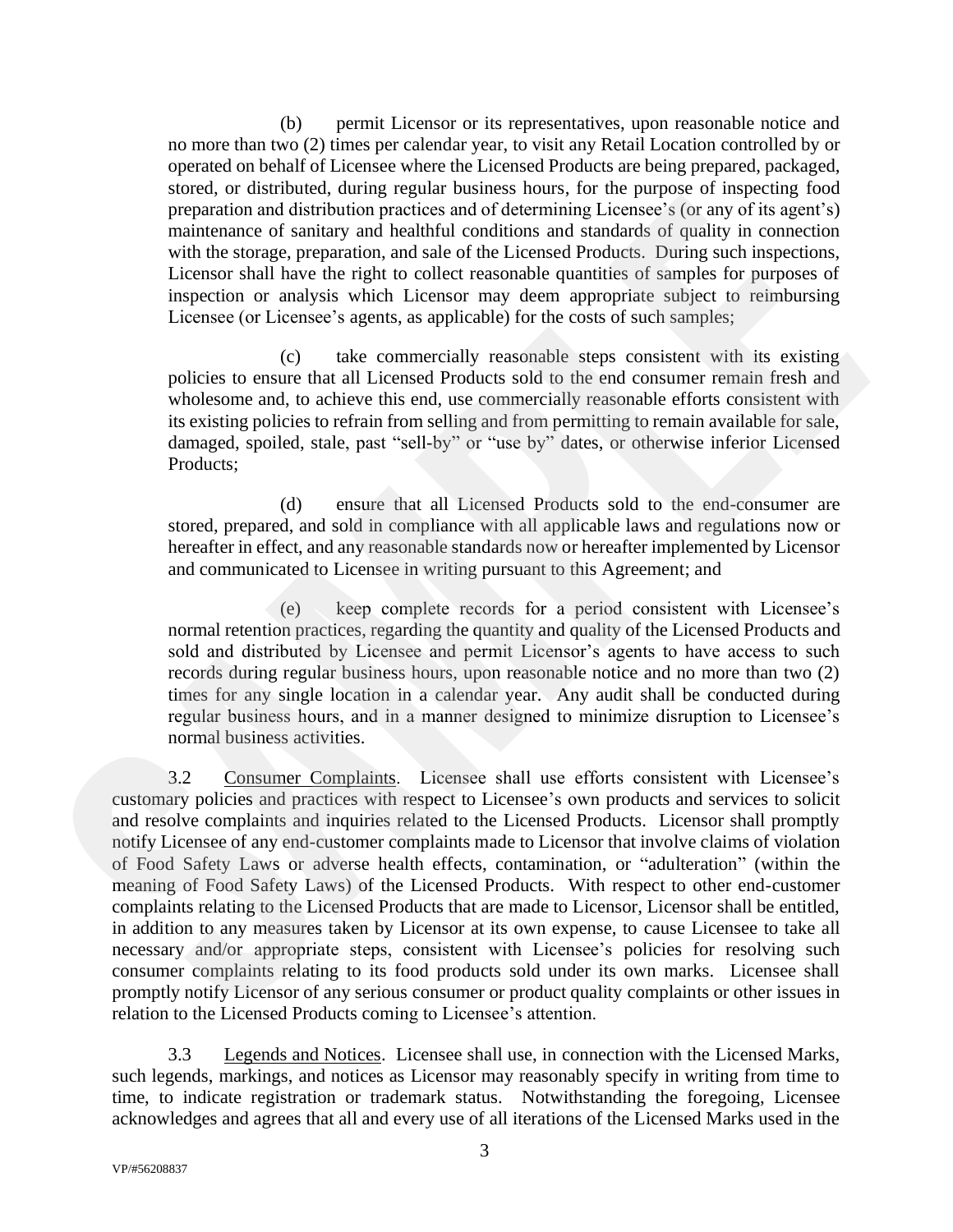United States of America shall include the symbol "™" or "®", as set forth on Exhibit A (which may be amended and supplemented from time to time).

#### **SECTION 4**

#### **WARRANTIES**

4.1 Mutual. Each Party warrants to the other Party that (a) it has all requisite company power to consummate the transactions contemplated hereby; (b) this Agreement constitutes the valid and binding agreement, enforceable against such Party in accordance with its terms; and (c) the execution, delivery, and performance of this Agreement does not and will not conflict with or constitute a breach of any agreement or instrument to which it is a party or is otherwise bound. The Parties further acknowledge and agree, notwithstanding use of the terms "Licensor" and "Licensee" herein, that Licensor is sublicensing the Licensed Marks to Licensee, and that Licensee is receiving a sublicense of the Licensed Marks from Licensor. Each Party makes no other representations or warranties except as expressly set forth herein.

4.2 By Licensor. Licensor represents and warrants that it (a) has the right to use and to sublicense the Licensed Marks as herein provided to Licensee, (b) has all requisite authority to enter into and perform its obligations under this Agreement, and (c) knows of no allegations that its use or sublicensing of the Licensed Marks to Licensee would infringe or violate the rights of any third party.

#### **SECTION 5**

#### **INDEMNIFICATION.**

5.1 By Licensee. Other than an Excluded Licensee Action (defined below), Licensee will defend or settle, in its discretion, any claim, suit, Action, or other proceeding brought by a third-party against Licensor Indemnity based upon (a) Licensee's breach of any representation, warranty, covenant, or obligation under this Agreement; or (b) any product liability claims and/or any other Actions involving Licensed Products; or (c) any claim against Licensor brought by any person injured or affected by the activities of Licensee (or any agent or franchisee or other person acting under contract with Licensee pertaining to such agent or franchisee or other person's activities) pursuant to this Agreement (each of Section 5.1(a), (b) and (c), an "Action Against Licensor"), and will indemnify and defend Licensor, The Skinny Butcher, LLC, The Skinny Butcher Restaurant Group, LLC, and Wow Bao LLC and each of their directors, officers, agents, employees, members, sub-licensors, contractors, subsidiaries, and successors in interest ("Licensor Indemnitees") from and against any losses, damages, liabilities, deficiencies, claims, actions, judgments, settlements, interest, awards, penalties, fines, costs, or expenses of whatever kind, including reasonable attorneys' fees ("Losses") awarded against a Licensor Indemnitee as a result of the Action Against Licensor. Licensor shall promptly notify Licensee in writing of any Action Against Licensor and cooperate with Licensee in defending such Action at Licensee's sole cost and expense. As used in this Section 5.1, an "Excluded Licensee Action" means any Action Against Licensor alleging that the Licensed Marks as used by Licensee (or any entity acting on Licensee's behalf) in accordance with this Agreement infringe a third party's proprietary rights. Licensee shall immediately take control of the defense and investigation of the claim (but not any Excluded Licensee Action) and shall employ appropriately experienced counsel to handle and **WARKANTIES**<br>
WARKANTIES<br>
1.1 **WARKANTIES**<br>
2.1 **WARKANTIES**<br>
2.1 **WARKANTIES**<br>
2.1 **WARKANTIES**<br>
2.1 **Example 1.1 Example 1.1 Example 1.1 Example 1.1 Example 1.1 C** the consumer the thermal constance with its t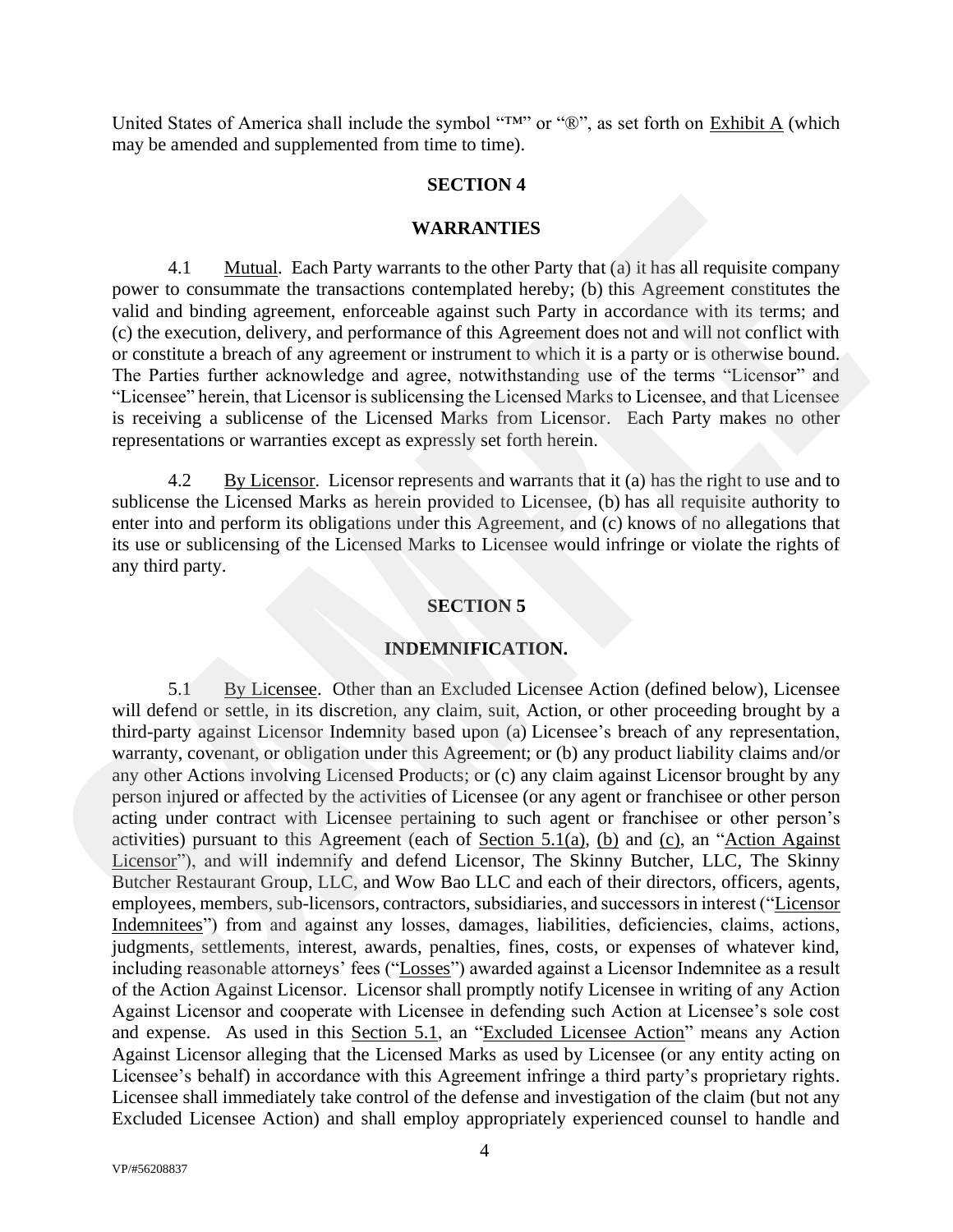defend the claim, at Licensee's sole cost and expense. Licensee shall not settle any claim in a manner that adversely affects the rights of any Licensor Indemnitee without the prior written consent of such Licensor Indemnitee. Licensor's failure to perform any obligations under this Section 5.1 shall not relieve Licensee of its obligations hereunder except to the extent that Licensee can demonstrate that it has been materially prejudiced as a result of the failure. The Licensor Indemnitees may participate in and observe the proceedings at their own cost and expense with counsel of its own choosing. For avoidance of doubt, nothing in this Section 5.1 shall limit the available rights and remedies of any Licensor Indemnitee against Licensee for Losses incurred by any Licensor Indemnitees on account of any breach of or default under this Agreement by Licensee.

5.2 By Licensor. Licensor (or another Licensor Indemnity, as applicable) will defend or settle, in its discretion, any claim, suit, action, or other proceeding brought by a third party (other than a Licensor Indemnitee) against Licensee to the extent such alleges that the Licensed Marks as used by Licensee (or any entity acting on Licensee's behalf) in accordance with this Agreement infringe a third party's proprietary rights (an "Action Against Licensee" and collectively with any Action Against Licensor, an "Action"), and will indemnify Licensee along with its directors, officers, agents, affiliates, employees, members, subsidiaries, and successors in interest ("Licensee Indemnitees") from and against any Losses awarded against a Licensee Indemnitee as a result of the Action Against Licensee. Licensee shall promptly notify Licensor in writing of any Action Against Licensee and cooperate with Licensor at Licensor's sole cost and expense. Licensor (or another Licensor Indemnitee) shall immediately take control of the defense and investigation of the claim and shall employ appropriately experienced counsel to handle and defend the claim, at Licensor's sole cost and expense. Licensor shall not settle any claim in a manner that adversely affects the rights of Licensee without Licensee's prior written consent. Licensee's failure to perform any obligations under this Section 5.2 shall not relieve Licensor of its obligations hereunder except to the extent that Licensor can demonstrate that it has been materially prejudiced as a result of the failure. Licensee may participate in and observe the proceedings at its own cost and expense with counsel of its own choosing. **Example the line of the same of the same of the same of the same of the same of the same of the same of the same of the same of the same of the same of the same of the same of the same of the same of the same of the same** 

5.3 Consequential Damages. Except with respect to the indemnity obligations set forth in this Section 5, neither Party will be liable to the other Party under this Agreement, whether based on an Action or claim in contract, equity, negligence, tort or otherwise, for any damages that are indirect, incidental, special, expectation, consequential, exemplary or punitive damages (including any loss of goodwill, loss of business, loss of revenue, loss of profits, diminution in value, or lost opportunity costs) arising out of or relating to a breach of this Agreement.

## **SECTION 6**

## **TERM AND TERMINATION**

6.1 Term. The term of this Agreement shall commence on the Effective Date and continue in perpetuity unless terminated pursuant to the terms of this Agreement (the "Term").

6.2 Termination without Cause.

(a) Mutual Agreement. This Agreement may be terminated at any time upon the Parties' mutual written consent to such termination.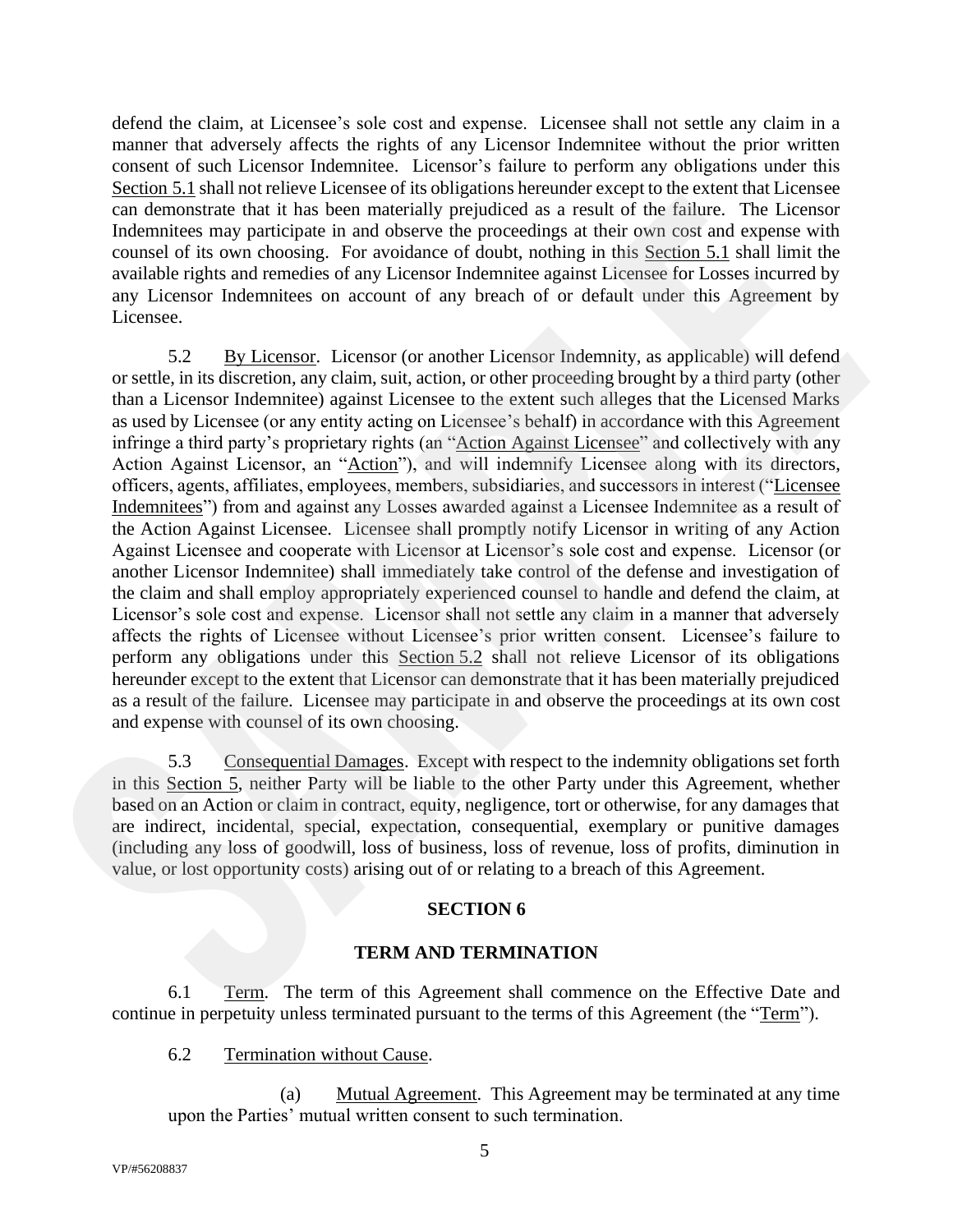(b) Termination for Convenience. Either Party may terminate this Agreement upon ninety (90) days' written notice to the other Party.

#### 6.3 Termination for Cause.

(a) Breach. In the event that either Party has committed a breach of this Agreement, which it has not cured within ten (10) days after receiving written notice identifying the breach, the other Party shall have the right to terminate this Agreement for cause.

(b) Termination for Bankruptcy. Either Party may terminate this Agreement on written notice to the other Party on the commencement by or against a Party of any proceeding in bankruptcy, or similar law, seeking reorganization, liquidation, dissolution, arrangement, readjustment, discharge of debt, or seeking the appointment of a receiver, trustee, or custodian of all or any substantial part of such Party's property, or such Party's making of an assignment for the benefit of creditors, or such Party's acknowledgment of its insolvency or inability to pay debts, or the commencement of involuntary bankruptcy proceedings against such Party, except where any of the foregoing are commenced by third parties and are dismissed within ninety (90) days thereafter.

6.4 Effect of Termination. Upon termination of this Agreement for any reason, Licensee shall immediately cease selling Licensed Products and stop all use of the Licensed Marks, and all rights granted to Licensee hereunder shall terminate. Licensee's indemnification obligations shall survive termination. For the avoidance of doubt, upon termination of this Agreement for any reason, Licensee shall be solely responsible for the effect of such termination asserted by any Authorized Distributor including, but not limited to, with respect to unused inventory, any negative impact from lost business, or any other repercussions to such termination. and Licensee hereby indemnifies Licensor in connection therewith (including with respect to claims made by such Authorized Distributors). **A**<br> **SECRIC ACTES ARENT (a) Breach**, In the event that either Party has committed a breach of this Adenterical within (10) days after receiving with<br>
identifying the brack, the other Party stylal have the right of termi

### **SECTION 7**

#### **MISCELLANEOUS**

7.1 Force Majeure. Neither Party shall be liable for any delay or default in the performance of this Agreement to the extent that such delay or default results from a Force Majeure Event. If any such delay or default shall continue beyond a reasonable time under the circumstances of such event so that the purposes of this Agreement are frustrated or rendered moot, either Party may terminate this Agreement upon written notice to the other Party. "Force Majeure Event" shall mean any fire, earthquake, flood, or other casualty or accident; strikes or labor disputes not intentionally caused by the acts or omissions of the Party claiming the occurrence of a Force Majeure Event; war, acts of terrorism, civil strife, riot, or other violence; any law, order, proclamation, regulation, ordinance, action, demand, or requirement of any government agency or utility, or condemnation; any pandemic, epidemic, or quarantine, and governmental laws, orders, or other directives having the force of law issued on account of any such events; any cyberattack; and/or any other act or condition beyond the reasonable control of the Party or Parties affected thereby.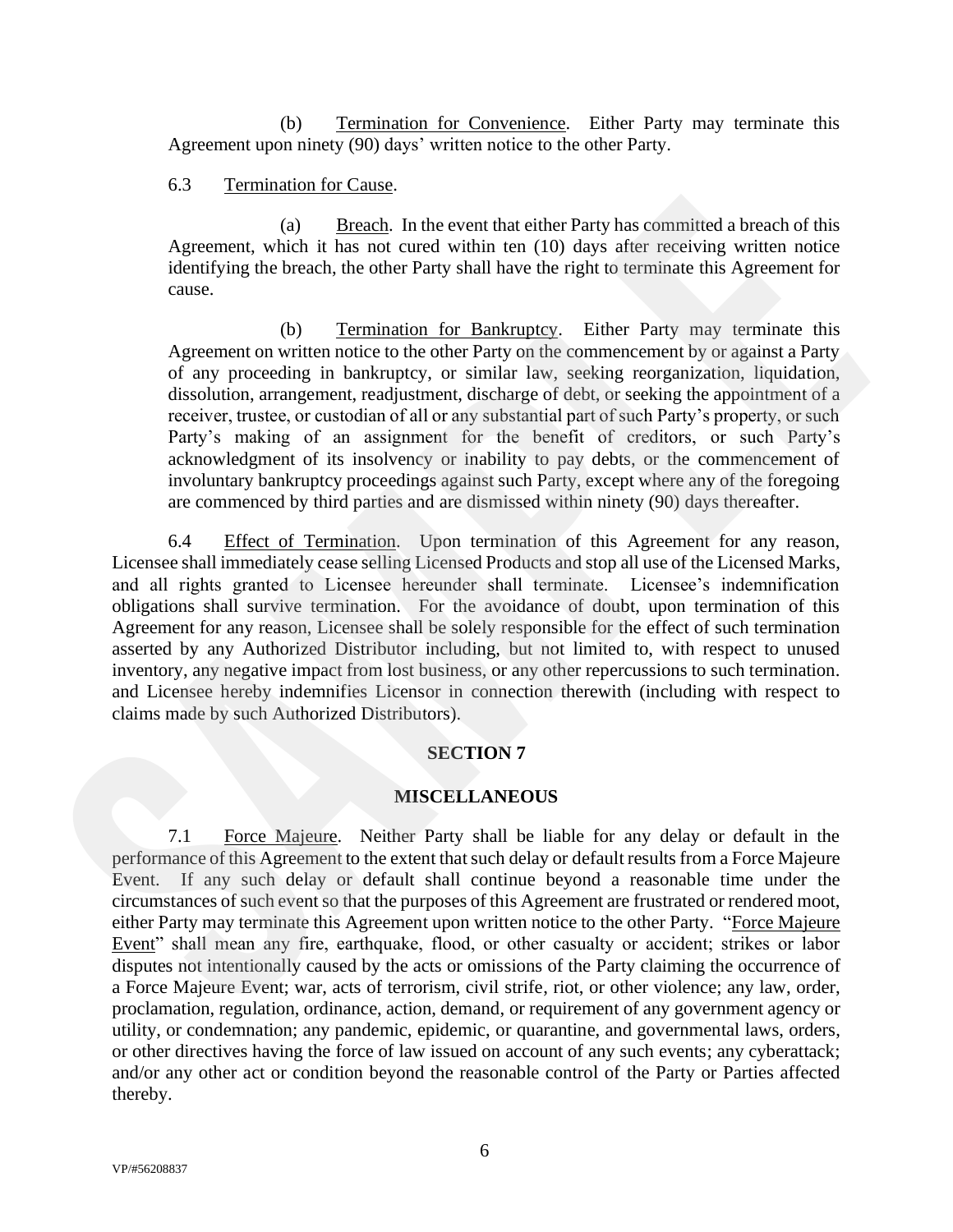7.2 Further Assurances. Each Party shall, upon the reasonable request of the other Party, at its sole cost and expense, promptly execute such documents and perform such acts as may be necessary to give full effect to the terms of this Agreement.

7.3 Assignment. Licensee shall not assign or delegate any of its rights under this Agreement, either voluntarily or involuntarily, whether by merger, consolidation, dissolution, operation of law, or in any other manner, except with the prior written consent of Licensor. Licensor may assign or delegate its rights under this Agreement upon written notice to Licensee. Any purported assignment of rights or delegation of performance in violation of this Section 7.3 is void. This Agreement shall be binding on each Party's successors and assignees.

7.4 Governing Law. This Agreement shall be governed by, and interpreted in accordance with, the laws of the State of Illinois. All issues and questions concerning the construction, validity, interpretation, and enforceability of this Agreement and the transactions contemplated hereby shall be governed by, and construed in accordance with, the laws of the State of Illinois, without giving effect to any choice of law or conflict of law rules or provisions (whether of the State of Illinois or any other jurisdiction) that would cause the application of the laws of any jurisdiction other than the State of Illinois. Any proceeding seeking specific performance of or other equitable relief with respect to any provision of, or based on any right arising out of, this Agreement may be brought against either of the Parties only in the courts of the State of Illinois, and each of the Parties consents to the jurisdiction of such courts (and of the appropriate appellate courts) in any such proceeding, and waives any objection to venue laid therein. 7.3 Assignmant Lisensee shall not assign or deligits current its consideration of the reaction constant in consideration of the constrained of the consideration of the value of the space of the space of the space of the sp

## 7.5 Dispute Resolution.

(a) Any dispute, claim, or controversy arising out of or relating to this Agreement or the breach, termination, enforcement, interpretation, or validity thereof, including the determination of the scope or applicability of this Agreement to arbitrate, will be determined by arbitration (except for an action for specific performance as provided in Section 7.7 below) in Chicago, Illinois before a single arbitrator. Notwithstanding the foregoing, a suit for specific performance or equitable may be brought in the state or federal courts sitting in Chicago, Illinois and the Parties waive any objection to the jurisdiction of such courts.

(b) Both Parties will use their good-faith reasonable efforts to resolve any dispute between them informally and as soon as reasonably practicable. If any such dispute is not resolved informally within a period of ten (10) days, then an officer of each Party will meet at a mutually agreeable place and time in an attempt to resolve the dispute.

(c) If the officers of the Parties are unable to resolve the dispute as provided above within a period of thirty (30) days, the dispute may be submitted by either Party to binding arbitration in Chicago, Illinois under the auspices of the American Arbitration Association pursuant to its Commercial Arbitration Rules in effect at the time of such dispute. Such dispute shall be settled by a single arbitrator appointed in accordance with said rules. The appointing authority shall be the American Arbitration Association. The Parties shall share the fees and costs of the arbitrator.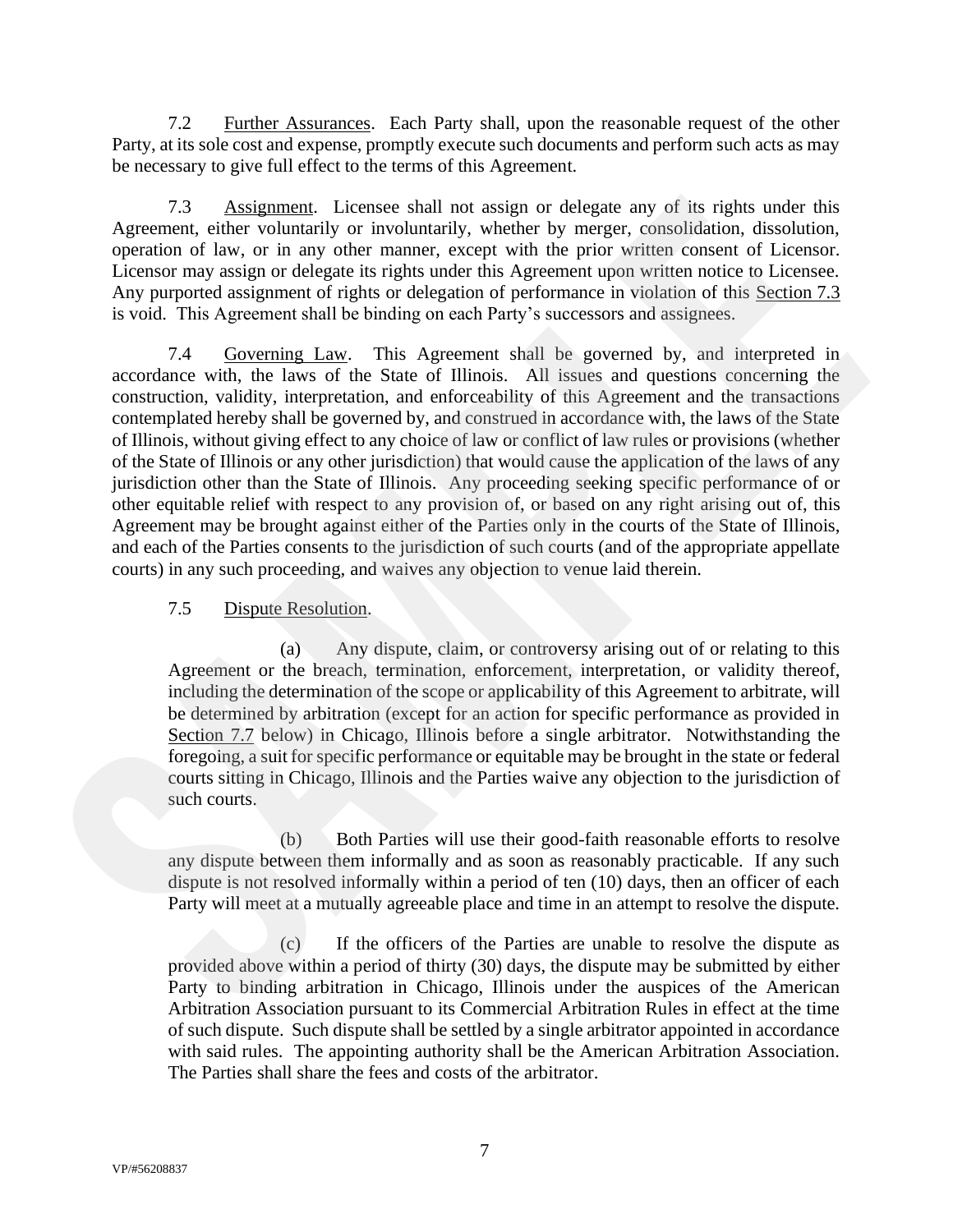(d) The determination of the arbitrator shall be final and binding upon the Parties to the arbitration. Judgment upon any award rendered by the arbitrator may be entered in any court of competent jurisdiction.

7.6 WAIVER OF RIGHT TO JURY TRIAL. THE PARTIES EXPRESSLY WAIVE ANY RIGHT TO TRIAL BY JURY IN ANY DISPUTE, WHETHER SOUNDING IN CONTRACT, TORT, OR OTHERWISE, ARISING OUT OF OR RELATED TO THIS AGREEMENT.

7.7 Specific Performance. Each Party recognizes that if it refuses to perform its obligations under the provisions of this Agreement, monetary damages alone may not be adequate to compensate the other Party for its injury. The Parties shall therefore be entitled, in addition to any other remedies that may be available, to obtain specific performance of the terms of this Agreement. If any Action is brought by a Party to specifically enforce this Agreement, the other Party shall waive the defense that there is an adequate remedy at law and the complaining or counter-complaining Party shall not be required to pay or post any bond, and there shall be no need to prove actual damages in connection with any such equitable relief.

7.8 No Agency. The relationship of the Parties established by this Agreement shall for all purposes of this Agreement be that of "independent contractors" as such term is customarily defined in law. Nothing in this Agreement shall constitute or be deemed to constitute an agency, partnership employee, or joint venture relationship between the Parties. Neither Party has any express or implied right or authority to assume or create any obligations on behalf of or in the name of the other Party or to bind the other Party to any contract, agreement, or undertaking with any third party.

7.9 Amendment; No Waiver. Except as specifically set forth in this Agreement, this Agreement may be amended, modified, or supplemented only by an agreement in writing signed by each Party. No waiver by any Party of any of the provisions hereof shall be effective unless explicitly set forth in writing and signed by the Party so waiving. Except as otherwise set forth in this Agreement, no failure to exercise, or delay in exercising, any right, remedy, power, or privilege arising from this Agreement shall operate or be construed as a waiver thereof; nor shall any single or partial exercise of any right, remedy, power, or privilege hereunder preclude any other or further exercise thereof or the exercise of any other right, remedy, power, or privilege. 7.6 WAMVER OE RIGHET TO LURY ITRAL. HE PARTIES EXPRESSIV WAIVE<br>NY RAY DEPARTEMENT TO TRIAL BY HEW IN ANY DISPUTE, WHETHER SOUNDING IN<br>CONTRACT, TORIC OR CHEIERWISE, ARISENG OUT OF OR RELATED TO THIS<br>CONTRACT, TORIC OR CHEI

7.10 Interpretation and Certain Definitions. For purposes of this Agreement: (a) any reference to a law shall include any amendment, modification, or supplement thereof or any successor thereto and any rules and regulations promulgated thereunder and any reference to an agreement or instrument shall include any amendment, modification, or supplement thereof; (b) "Food Safety Laws" shall mean any applicable law (including common law), license, registration, certification, permit, or contract relating to or imposing liability or standards of conduct with respect to food safety or quality, industrial hygiene, or the production, preparation, packaging, labeling, transportation, distribution, sale, or marketing of food and related products; (c) the term "including" means "including, without limitation"; (d) the use of "or" is not intended to be exclusive; (e) to the extent the term "day" or "days" is used (as opposed to "business day" or "business days"), it means calendar days; (f) no provision of this Agreement will be interpreted in favor of, or against, either of the Parties by reason of the extent to which any such Party or its counsel participated in the drafting hereof or by reason of the extent to which any such provision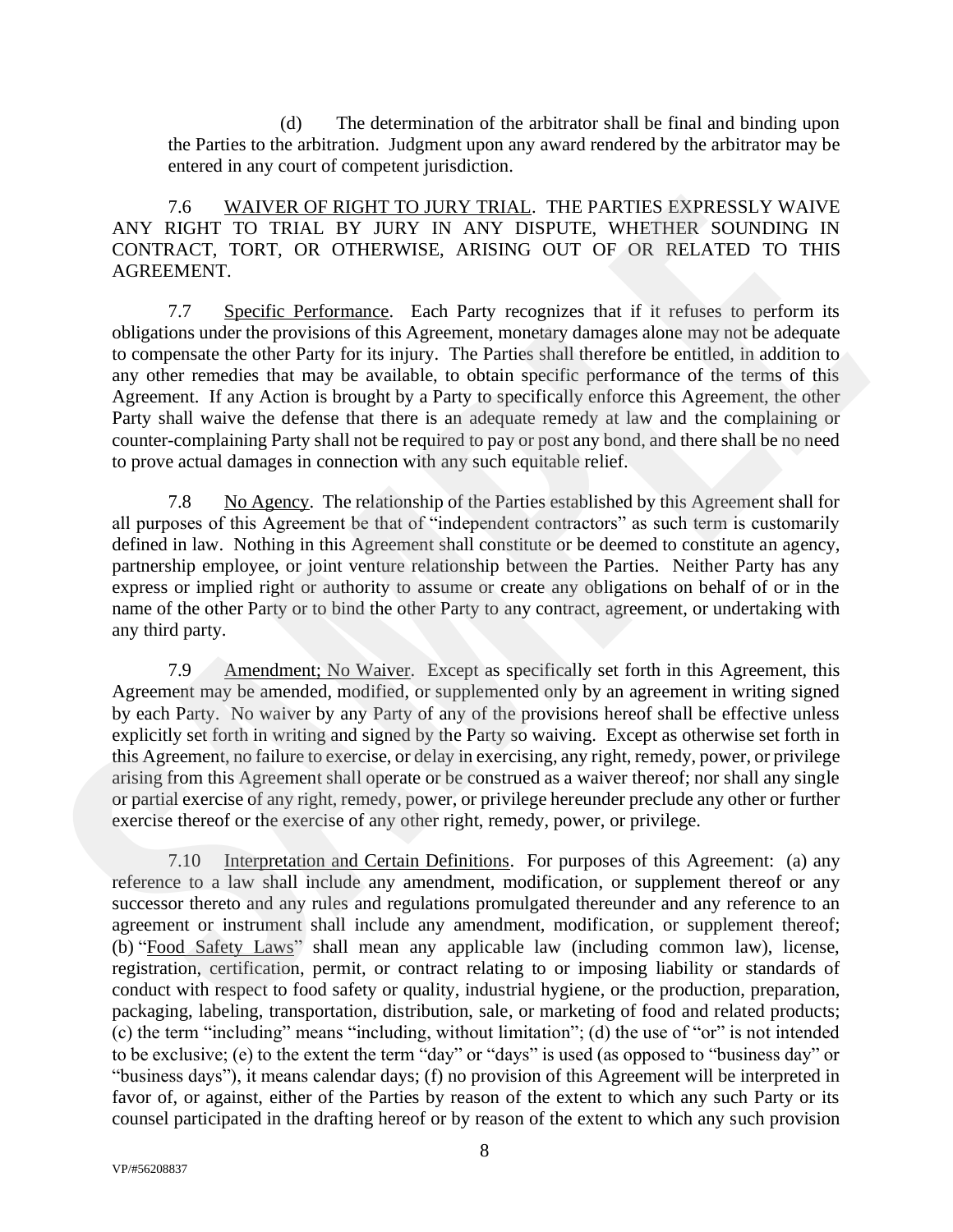is inconsistent with any prior draft hereof; (g) all monetary figures shall be in United States dollars; and (h) the term "person" shall mean any individual, sole proprietorship, partnership, corporation, limited liability company, joint venture, unincorporated society or association, trust, or other entity or governmental entity.

7.11 Notices. All notices, demands, requests, consents, or other communications required under this Agreement shall be in writing and shall be deemed to have been received when: (a) delivered to the appropriate address by hand; or (b) delivered by nationally recognized overnight courier service (costs prepaid); or (c) sent by e-mail; or (d) received or rejected by the addressee, if sent by certified mail, return receipt requested, in each case to the following addresses (or to such other address or e-mail address as either may designate by notice to the other Party).

Licensor: JS Chick'n LLC 875 North Michigan Ave., Suite 3214 Chicago, IL 60611 Attention: Jonathan K. Shulkin E-mail address: jshulkin@valorep.com Licensee:  $\lceil \bullet \rceil$ 

7.12 Complete Agreement. This Agreement and the Supply Agreement constitute the entire agreement of the Parties and supersede all prior representations, proposals, discussions, and communications, whether oral or in writing.

7.13 Severability. If any provision of this Agreement shall be held by a court of competent jurisdiction to be invalid, illegal, or unenforceable, then the Parties hereby instruct such court to modify such provision to the minimum extent necessary to make it valid, legal, and enforceable. In the event such court is unwilling or unable to so modify, such provision shall be severed from this Agreement. In any and all events, the remaining provisions of this Agreement shall remain in full force and effect. or Communications<br>
The Minister Communications<br>
required under linis Agreement stall the investige and shall be deemperature and the appropriate adding and shall be deemperature of the symptomic state by marticly the commu

7.14 Section Headings. Section headings used in this Agreement are for convenience of reference only, and shall not enter into the interpretation of this Agreement.

7.15 Counterparts. This Agreement may be executed in counterparts, each of which shall be deemed an original, but all of which together shall be deemed to be one and the same instrument. A signed copy of this Agreement delivered by e-mail or other means of electronic transmission shall be deemed to have the same legal effect as delivery of an original signed copy of this Agreement.

7.16 Confidentiality. Each Party that receives or obtains Confidential Information ("Receiving Party") from another Party or any of its affiliates or subsidiaries ("Disclosing Party") as a result of the transactions contemplated by this Agreement shall treat such Confidential Information as confidential, shall use such Confidential Information only for the purposes of performing or giving effect to this Agreement, shall not disclose or use any such Confidential Information except to fulfill its obligations under this Agreement, and shall take all necessary steps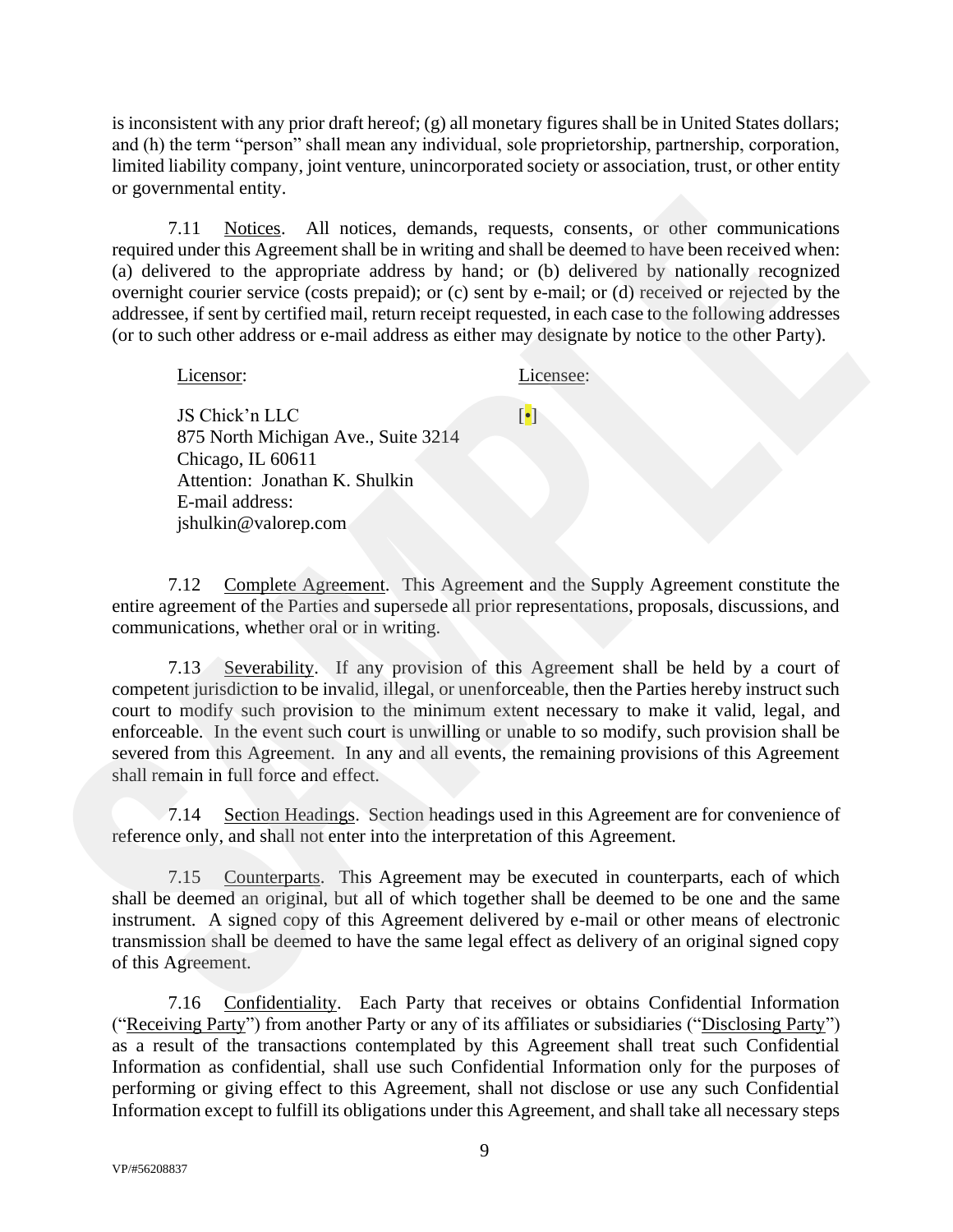to ensure that its directors, officers, employees, agents, and representatives do not disclose or use any such Confidential Information in violation hereof. The foregoing obligations of the prior sentence shall not prohibit the disclosure or use of any Confidential Information if and to the extent (a) the disclosure or use is required by applicable law or for the purpose of any judicial or administrative proceedings (provided that, to the extent practicable and permitted by applicable law, prior to such disclosure or use, the Receiving Party shall (i) promptly notify the Disclosing Party of such requirement and provide the Disclosing Party with a description of the Confidential Information to be disclosed (unless the provision of such notice is not permissible under applicable law) and (ii) reasonably cooperate in obtaining, at the expense of the Disclosing Party, a protective order covering, or confidential treatment for, such Confidential Information); (b) the disclosure is to any governmental authority having jurisdiction over the Receiving Party in connection with supervisory discussions with, and examinations by, such governmental authority; (c) the Confidential Information is or becomes generally available to the public (other than as a result of an unauthorized disclosure, whether direct or indirect, by the Receiving Party); provided that there is written evidence of the public availability of such Confidential Information; (d) the Confidential Information is or becomes available to the Receiving Party on a non-confidential basis from a source other than the Disclosing Party (provided that, such sources are not known by the Receiving Party to be subject to or in breach of another confidentiality obligation; and provided, further, that there is evidence in the Receiving Party's written records of the source of such Confidential Information); or (e) the disclosure or use of such Confidential Information is made with the Disclosing Party's prior written approval. Each Party's Confidential Information shall remain the property of that Party. Each Party shall use at least the same degree of care, but in any event no less than a reasonable degree of care, to prevent disclosing to third parties the Confidential Information of any other Party it employs to avoid unauthorized disclosure, publication, or dissemination of its own information of a similar nature. Upon termination of this Agreement, the Receiving Party agrees to return all of the other Party's Confidential Information in its possession, custody, and control. In lieu of returning such information, the Receiving Party may, with approval of the Disclosing Party, provide the Disclosing Party with a written certification that any and all such Confidential Information has been destroyed or otherwise rendered permanently inaccessible, unreadable, or unavailable. Notwithstanding the foregoing, the Receiving Party may, following termination of this Agreement, retain copies of such Confidential Information in connection with any bona fide internal record keeping requirement or for any legal or regulatory purpose provided that it does so in accordance with the terms and conditions hereof for the duration of such retention. "Confidential Information" means any and all information of, related to, or concerning the Party or any of its affiliates or subsidiaries disclosing such information to another Party or any other Party's respective affiliates or subsidiaries, whether disclosed on or prior to the Effective Date, and whether disclosed in oral, written, electronic, or optical form, including (A) any information relating to the business, financial, or other affairs (including future plans, financial targets, trade secrets, and know-how) of the Disclosing Party or such Party's affiliates or subsidiaries or (B) any information of the Disclosing Party or such Party's affiliates or subsidiaries provided in a manner which reasonably indicates the confidential or proprietary nature of such information or otherwise is labeled "confidential." Licensee agrees and acknowledges that Licensor may share Licensee's Confidential Information with The Skinny Butcher, LLC, The Skinny Butcher Restaurant Group, LLC, and Wow Bao LLC so long as such entities agree to maintain the confidentiality of such Confidential Information as set forth herein. (a) the such as the properties of the Properties (b) suppresses the vertex of the properties of the properties of the properties of the Disclosia Party in Control and permitted by applicable sub-<br>representation of most dis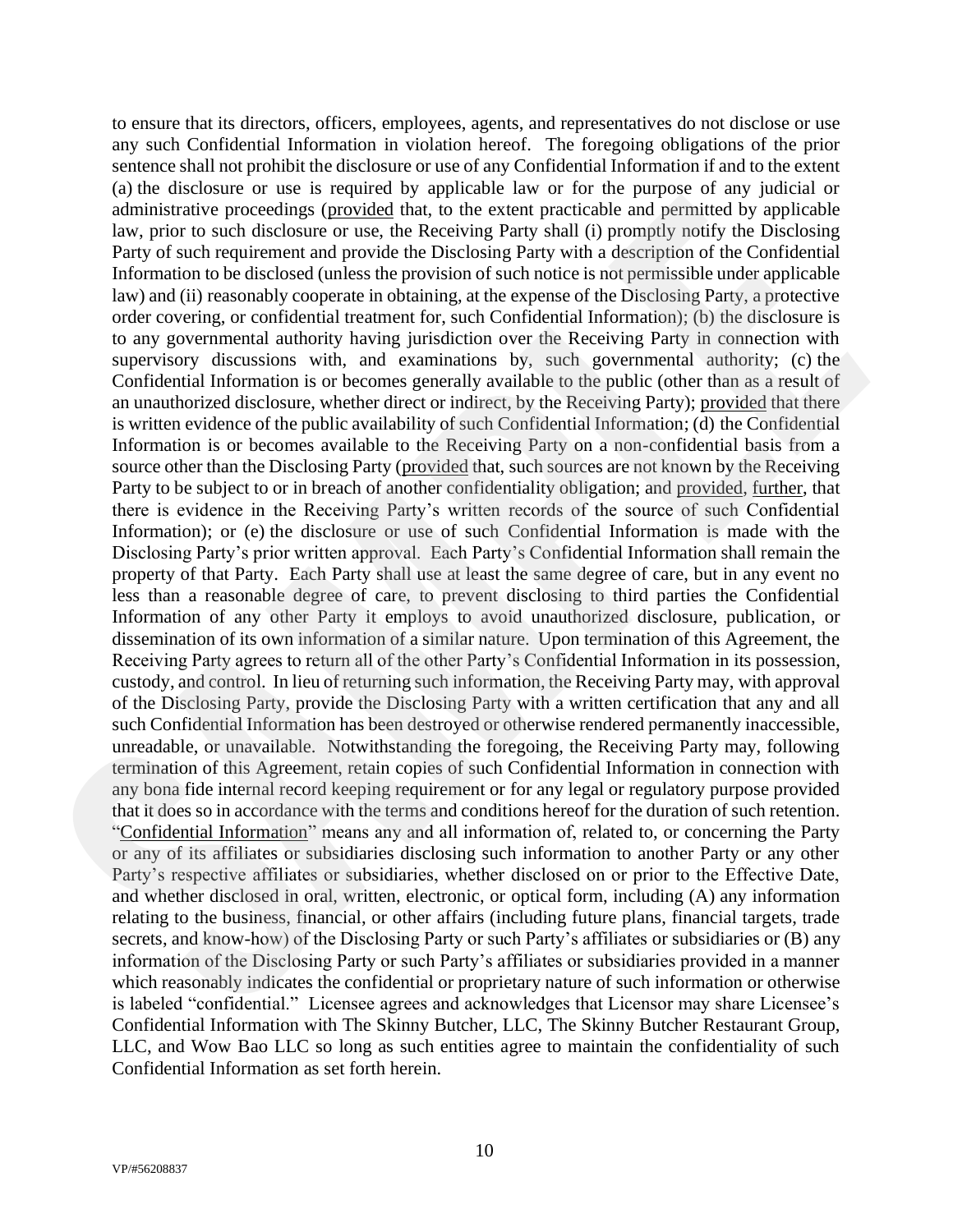7.17 Construction. When used herein, the words "includes" and "including" and their syntactical variations shall be deemed followed by the words "without limitation." The remedies under this Agreement are cumulative. The Parties acknowledge that this Agreement has been the subject of negotiations and shall not be construed against either Party.

7.18 Third-Party Beneficiaries. The Skinny Butcher, LLC, The Skinny Butcher Restaurant Group, LLC, and Wow Bao LLC are each intended third-party beneficiaries of this Agreement and entitled to the rights and benefits of Licensor hereunder and may enforce the provisions hereof as if each were a direct party to this Agreement, *nunc pro tunc*. Figure 11 and the state of the state of the state of the state of the state of the state of the state of the detail Group. Like the state of the state of the state of the state of the state of the state of the state of the

## **[SIGNATURE PAGE FOLLOWS]**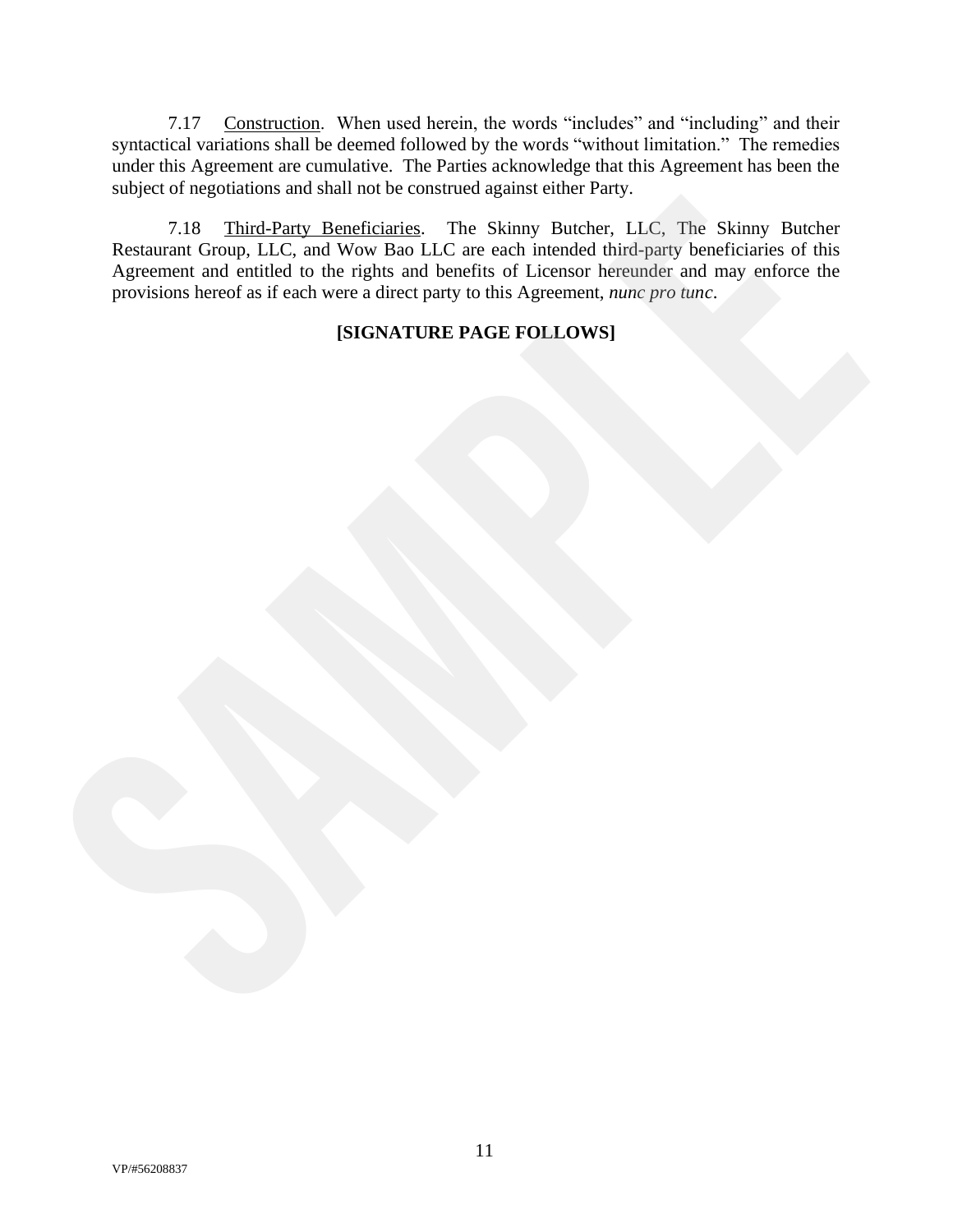**IN WITNESS WHEREOF**, the Parties have caused this Trademark Sublicense Agreement to be executed as of the date first written above.

## **LICENSOR:**

## **LICENSEE:**

**JS CHICK'N LLC**

By:

Name: Geoff Alexander Title: Chief Executive Officer and President **ILCENSER:**<br> **SCHICK'N LLC**<br>
Name: Greaf Txtexander<br>
This: Chief Txtexander<br>
The Chief Txtexander<br>
The Chief Txtexander<br>
The Chief Txtexander<br>
The Chief Txtexander<br>
The Chief Txtexander<br>
The Chief Txtexander<br>
The Chief Txt

**[•]**

 $By:$ Name: [•] Title: [•]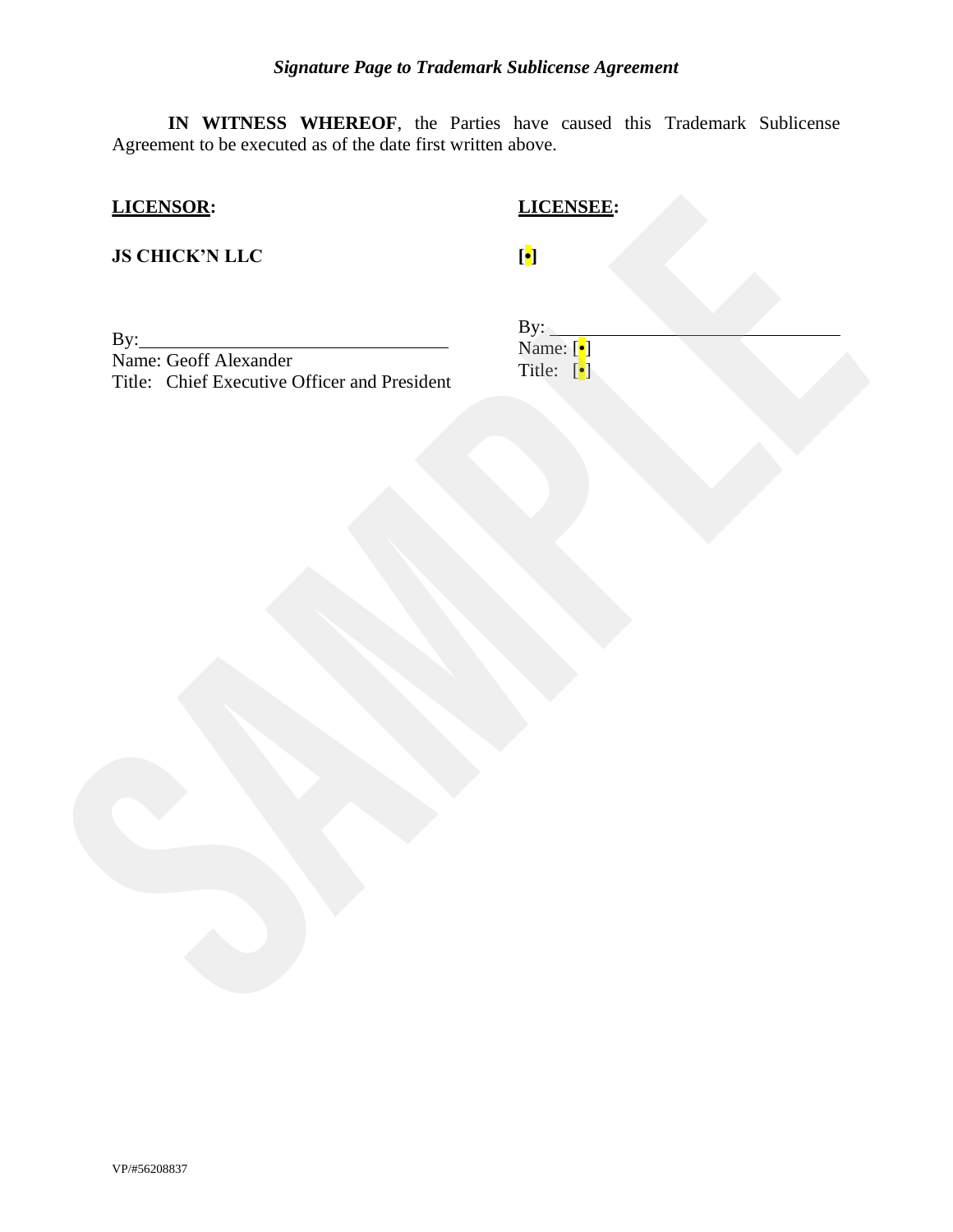# **EXHIBIT A**

# **LICENSED MARKS**

1. Registered Marks.

| <b>MARK</b>                                       | <b>U.S. TRADEMARK</b><br>REG. NO.     | <b>INT'L CLASS</b> |
|---------------------------------------------------|---------------------------------------|--------------------|
| SKINNY                                            | Reg. No. 6,325,215                    | 029                |
|                                                   | Reg. No. 6,325,212                    | 029                |
|                                                   | Reg. No. 6,225,612                    | 029                |
| EARTH-FRIENDLY, BUTCHER APPROVED!                 | Reg. No. 6,225,604                    | 029                |
| <b>SKINNY BUTCHER</b><br>Applied-for Marks.<br>2. | Reg. No. 6,225,497                    | 029                |
| <b>MARK</b>                                       | <b>U.S. TRADEMARK</b><br>APP, SER, NO | <b>INT'L CLASS</b> |

## 2. Applied-for Marks.

| <b>MARK</b>           | <b>U.S. TRADEMARK</b><br>APP. SER. NO. | <b>INT'L CLASS</b> |
|-----------------------|----------------------------------------|--------------------|
| <b>CRAZY CRISPY</b>   | App. Ser. No. 97/167,592               | 029, 043           |
| <b>SKINNY BUTCHER</b> | App. Ser. No. 97/167,593               | 043                |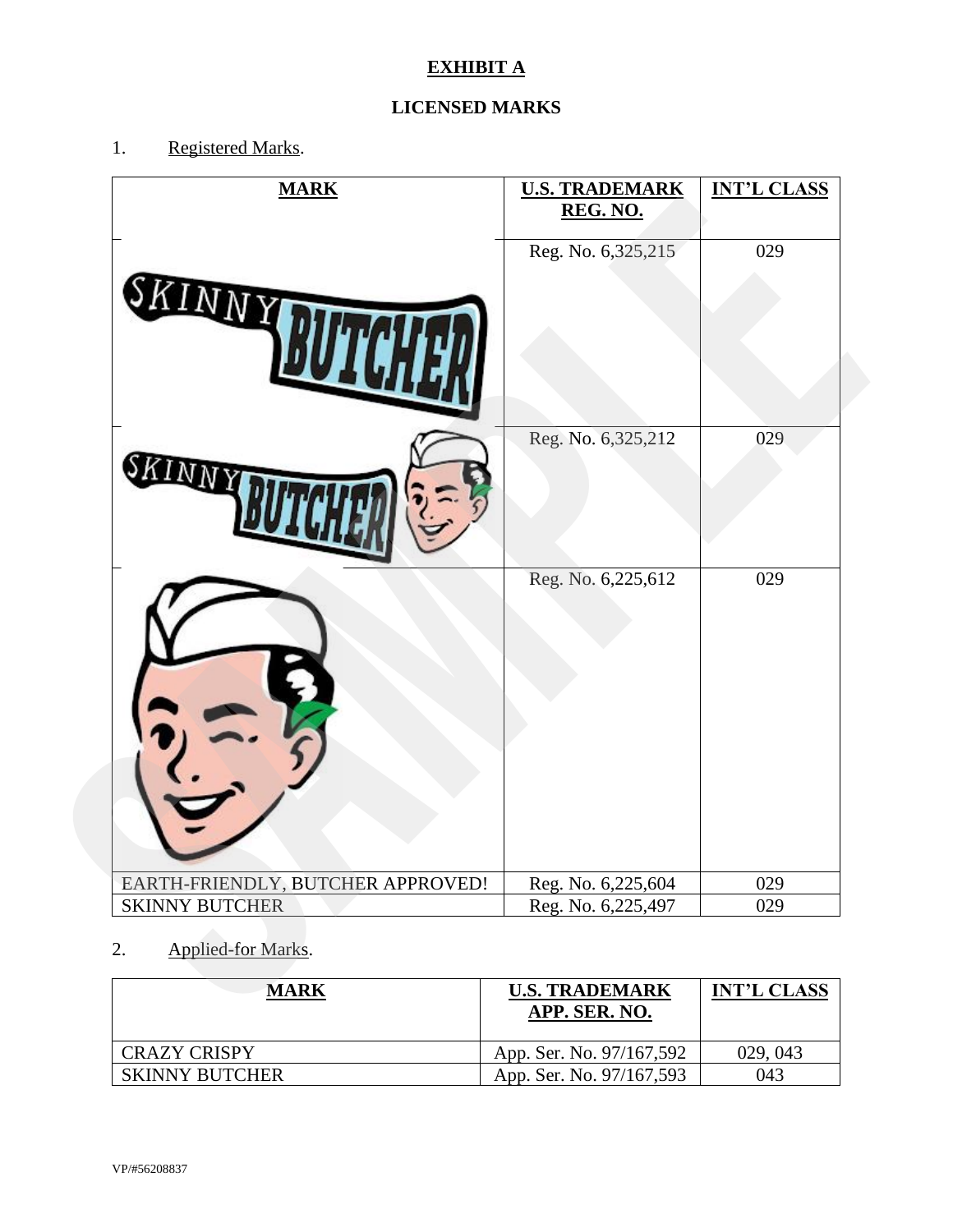## **EXHIBIT A**

## **LICENSED MARKS**

| <b>MARK</b>                          | <b>U.S. TRADEMARK</b><br>APP. SER. NO. | <b>INT'L CLASS</b><br>043<br>043 |  |
|--------------------------------------|----------------------------------------|----------------------------------|--|
| EARTH-FRIENDLY, BUTCHER<br>APPROVED! | App. Ser. No. 97/167,599               |                                  |  |
| WINKING BUTCHER                      | App. Ser. No. 97/167,603               |                                  |  |
| THE WINKING BUTCHER                  | App. Ser. No. 90/840,551               | 029                              |  |
| $\overline{\mathbf{z}}$              | App. Ser. No. 97/167,605               | 043                              |  |
| Trademark image<br>$\mathbf{z}_1$    | App. Ser. No. 97/167,621               | 043                              |  |
| $\mathbf{z}_1$                       | App. Ser. No. 97/167,607               | 043                              |  |
| PLANT POWERED                        | App. Ser. No. 97/167,610               | 029, 043                         |  |
| $\mathbf{z}$                         | App. Ser. No. 97/168,617               | 043                              |  |